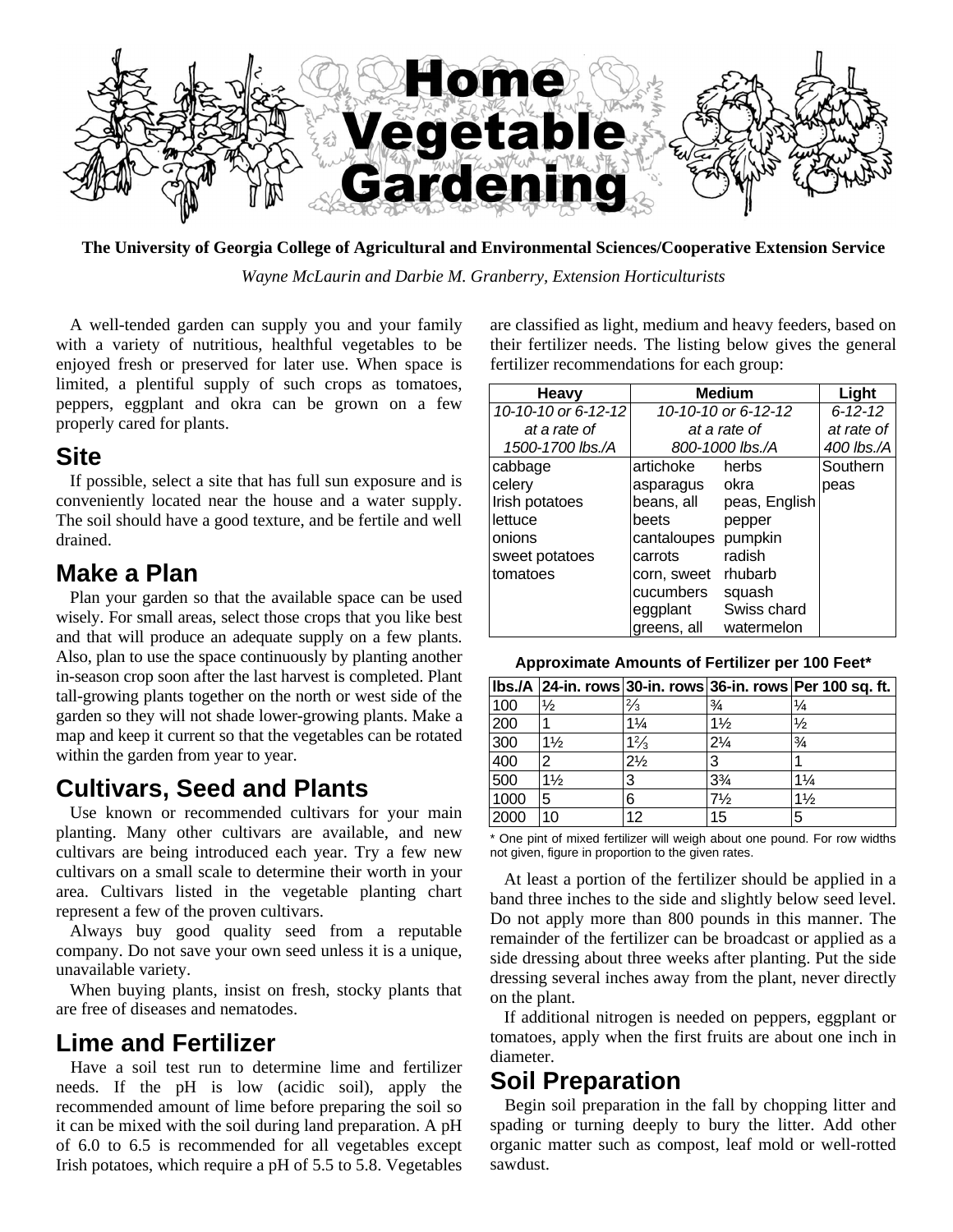# **Planting the Garden**

Information on cultivars, planting dates and spacing is given in the planting chart. Several vegetables can be successively planted to lengthen the harvesting season.

# **Cultivation**

Cultivate or hoe the garden as often as needed to control weeds and grasses. Do not cultivate or hoe too deeply, or root injury will result.

## **Mulch**

A mulch of straw, dried lawn clippings, leaves, sawdust or pine straw will help conserve moisture, control weeds and reduce cultivation. Apply enough mulch to have two to four inches after settling.

## **Watering**

Water the garden as often as needed to maintain a uniform moisture supply. In the absence of rain, a good soaking once a week will probably be adequate for heavier soils. Light sandy soils might require an application more

frequently. Water early in the morning so foliage will dry off quickly, which helps prevent diseases.

# **Control Insects, Diseases and Nematodes**

Serious losses can occur from insects, diseases and nematodes. If nematodes are present, control measures must be taken before the crop is planted. Preventive control measures can be used for insects and diseases, or can be started as soon as problems are spotted. Contact your county Extension agent for assistance in pest identification and recommended control measures.

# **Harvesting**

Harvest at the proper stage of maturity to get the highest quality vegetables. If crops such as beans, okra, squash and cucumbers are left on the vine to mature, the plants will stop producing, so it is essential to pick vegetables regularly. Any surplus production should be canned or frozen as soon as possible after harvesting. Information on canning and freezing is available at your county Extension office.

|                       | Days to        |                                                                         | <b>Planting Dates</b>    |                            | Seeds or            | Spacing:           | Depth to                         |  |
|-----------------------|----------------|-------------------------------------------------------------------------|--------------------------|----------------------------|---------------------|--------------------|----------------------------------|--|
| <b>Vegetables</b>     | Maturity*      | Cultivars**                                                             | <b>Spring</b>            | Fall                       | Plants/100 ft.      | <b>Rows/Plants</b> | Plant***                         |  |
| Asparagus             | Second<br>vear | Mary Washington                                                         | Jan.15-<br>Mar.15        | Nov. and<br>Dec.           | 50 roots            | 36"x18-24"         | 6"                               |  |
| Beans, bush           | 50-60          | Eagle Strike, Provider, Greencrop,<br>BlueLake 274                      | April 1-<br>May 1        | July 5-<br>Aug. 10         | $\frac{1}{2}$ lb.   | 36" x 2-4"         | $1" - 1\frac{1}{2}"$             |  |
| Beans, pole           | 65-75          | Dade, Stringless BlueLake,<br>Kentucky Wonder 191                       | April-<br>May 10         | July 1-<br>August 1        | $\frac{1}{2}$ lb.   | 36" x 4-12"        | $1" - 1\frac{1}{2}"$             |  |
| Beans, lima           | 65-75          | Henderson's Bush Fordhook 242,<br>Jackson Wonder (Speckled)             | April 1-<br>June 1       | July 1-<br>August 1        | $\frac{1}{2}$ lb.   | 36" x 3-4"         | $1" - 1\frac{1}{2}"$             |  |
| Beans,<br>pole lima   | 80-85          | Sieva, Florida Speckled                                                 | April 1-<br>June 1       | July 1-<br>August 1        | $\frac{1}{2}$ lb.   | 36" x 6-8"         | $1" - 1\frac{1}{2}"$             |  |
| <b>Beets</b>          | 55-65          | Detroit Dark Red                                                        | Feb. 15-<br>Apr. 1       | Aug. 1-<br>Sept. 20        | 1 ounce             | 18-36" x 2"        | $\frac{1}{2}$ "                  |  |
| <b>Broccoli</b>       | 60-80          | Green Comet, Green Duke,<br>Premium Crop, Southern Comet                | Feb. 15-<br>Mar. 15      | Aug. 1-<br>Sept. 1         | 100 plants          | 36" x 12"          |                                  |  |
| Butterpea             | 70             | <b>Dixie</b>                                                            | April 1-<br>May 1        | July 1-<br>Aug. 1          | $\frac{1}{2}$ lb.   | 36" x 3-4"         | $1" - 1\frac{1}{2}"$             |  |
| Cabbage               | 65-80          | Rio Verde, A&C No. 5,<br>Early Round Dutch                              | Jan. 15-<br>Mar. 15      | Aug. 1-<br>Oct. 1          | 100 plants          | 36" x 12"          |                                  |  |
| Cantaloupe            | 80-90          | Edisto 45, Magnum 45,<br>Supermarket, Saticoy Earlidew<br>(green flesh) | Mar. 20-<br>Apr. 20      |                            | 1 ounce             | 60" x 36"          | 1"                               |  |
| Carrot                | 70-80          | Chantenay, Scarlet Nantes,<br>Orlando Gold                              | Jan. 15-<br>Mar. 20      | Aug.20-<br>Sept.15         | $\frac{1}{2}$ ounce | 18-36" x 2-3"      | $\frac{1}{4}$ "                  |  |
| Cauliflower           | 60-75          | Snowball Y Improved, White<br>Empress, Supersnowball,<br>Self Blanch    | Mar. 1-<br>Apr. 1        | <b>July 15-</b><br>Aug. 15 | 100 plants          | 36" x 12"          |                                  |  |
| Collards              | 55-70          | Georgia, Vates, Blue Max,<br>Heavi Crop                                 | Feb. 1-<br>Mar. 15       | Aug. 1-<br>Sept. 1         | $\frac{1}{2}$ ounce | 36" x 8-16"        | $\frac{1}{2}$ "                  |  |
| Corn, sweet           | 65-90          | Silverqueen (white), Merit,<br>Seneca Chief, Florida Staysweet          | Mar. 15-<br>June 1       |                            | $\frac{1}{4}$ lb.   | 36" x 12-18"       | $1" - 1\frac{1}{2"$              |  |
| Cucumber,<br>slicing  | $50 - 65$      | Ashley, Marketmore 76, Dasher II                                        | Apr. 1-<br><b>May 15</b> | <b>July 15-</b><br>Aug. 15 | 1 ounce             | 60" x 12"          | $\frac{1}{2}$ "- $\frac{3}{4}$ " |  |
| Cucumber,<br>pickling | 50-65          | Carolina, Chipper                                                       | Apr. 1-<br>May 15        | <b>July 15-</b><br>Aug. 15 | 1 ounce             | 60" x 12"          | $\frac{1}{2}$ "- $\frac{3}{4}$ " |  |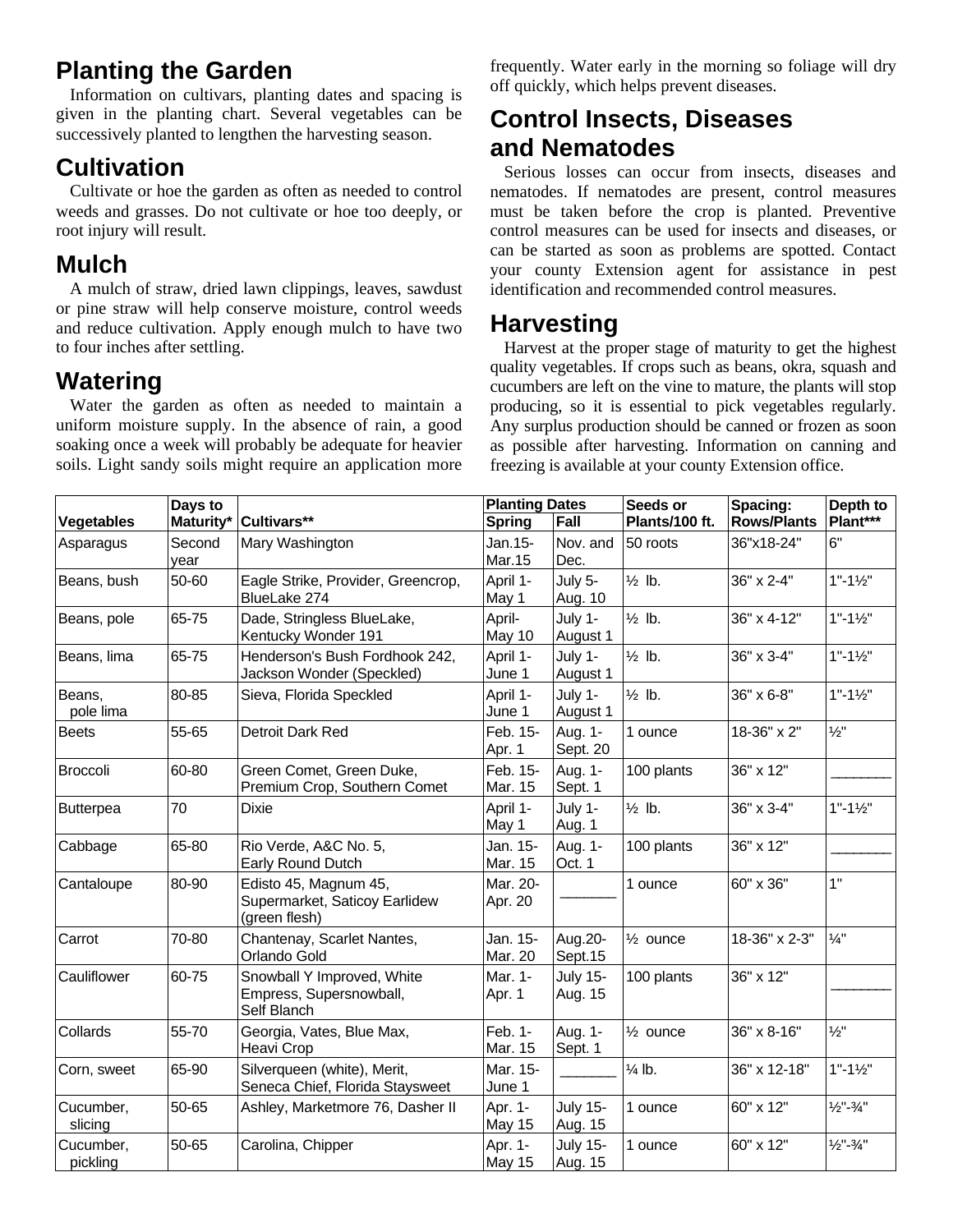|                          | Days to   |                                                                                           | <b>Planting Dates</b> |                            | Seeds or            | Spacing:           | Depth to                         |
|--------------------------|-----------|-------------------------------------------------------------------------------------------|-----------------------|----------------------------|---------------------|--------------------|----------------------------------|
| <b>Vegetables</b>        | Maturity* | Cultivars**                                                                               | <b>Spring</b>         | Fall                       | Plants/100 ft.      | <b>Rows/Plants</b> | Plant***                         |
| Eggplant                 | 75-90     | Black Beauty, Florida Market, Dusky                                                       | Apr. 1-<br>May 15     | <b>July 10-</b><br>July 30 | 50 plants           | 36" x 24"          |                                  |
| Kale                     | 50-70     | Vates, Dwarf Siberian                                                                     | Feb. 1-<br>Mar. 10    | Aug. 1-<br>Sept. 1         | $\frac{1}{2}$ ounce | 36" x 8-16"        | $\frac{1}{2}$ "                  |
| Lettuce                  | 60-85     | Bibb, Buttercrunch, Red Sails                                                             | Jan. 15-<br>Mar. 1    | Sept. 1-<br>Oct. 1         | 1⁄4 ounce           | 18-36"x8-12"       | $^{1}/_{8}$ "                    |
| Mustard                  | 40-50     | Florida Broadleaf,<br>Southern Giant Curled                                               | Jan. 15-<br>Apr. 1    | Aug. 15-<br>Sept.15        | $\frac{1}{2}$ ounce | 18-36" x 2"        | $\frac{1}{2}$ "                  |
| Okra                     | 55-65     | Emerald, Clemson Spineless 80,<br>Louisiana Green Velvet                                  | Apr. 1-<br>June 1     | <b>June 15-</b><br>July 10 | 1 ounce             | 36" x 12"          | 1"                               |
| Onion, green             | 42-55     | <b>White Portugal</b>                                                                     | Jan. 1-<br>Mar. 15    | Sept. 1-<br>Dec. 31        | 300 plants          | 18-36" x 3"        |                                  |
| Onion,<br>dry bulb       | 100-120   | Grano 502, Grannex 33,<br>Sweet Vidalia                                                   | Jan. 1-<br>Mar. 15    | Oct. 10-<br>Nov. 10        | 300 plants          | 18-36" x 3-4"      |                                  |
| Peas, garden             | 60-70     | Little Marvel, Progress No. 9                                                             | Jan. 15-<br>Feb. 15   |                            | 1 lb.               | 36" x 2"           | $1" - 2"$                        |
| Peas,<br>edible pod      | 60-70     | Sugar Snap, Melting Sugar                                                                 | Jan. 15-<br>Feb. 15   |                            | 1 lb.               | 36" x 2"           | $1" - 2"$                        |
| Peas, Southern           | 60-70     | California Blackeye, Mississippi<br>Silver, Pinkeye Purple Hull,<br>White Acre, Worthmore | April-<br>Aug. 10     |                            | $\frac{1}{2}$ lb.   | 36" x 3-4"         | $1" - 2"$                        |
| Pepper, bell             | 65-80     | Keystone Resistant Giant 4,<br>Yolo Wonder L, Cal Wonder, Jupiter                         | Apr. 1-<br>June 1     | <b>July 25-</b><br>Aug. 10 | 50 plants           | 36" x 24"          |                                  |
| Pepper, hot              | 65-90     | TAM Jalepeno (mild), Jalepeno,<br>Cayenne                                                 | Apr. 1-<br>June 1     |                            | 50 plants           | 36" x 24"          |                                  |
| Potatoes, Irish          | 70-90     | Red Pontiac, Red LaSoda,<br>Kennebac (white)                                              | Jan. 15-<br>Mar. 1    |                            | 12 lb.              | 36" x 12"          | $4" - 5"$                        |
| Potatoes, sweet          | 90-120    | Jewel, Georgia Jet, Red Jewel,<br>Georgia Red                                             | Apr. 15-<br>June 15   |                            | 100 plants          | 36" x 12"          |                                  |
| Radish                   | 25-30     | Cherry Bell, Scarlet Globe                                                                | Jan. 15-<br>Apr. 1    | Sept. 1-<br>Oct. 15        | 1 ounce             | 24" x 1"           | $\frac{1}{2}$ "                  |
| Spinach                  | 40-45     | Melody, Winter Bloomsdale                                                                 | Jan. 15-<br>Mar. 15   | Sept. 1-<br>Oct. 15        | 1 ounce             | 18-36" x 2"        | $\frac{1}{2}$ "- $\frac{3}{4}$ " |
| Squash,<br>summer        | 40-55     | Yellow Crookneck, Dixie,<br>Seneca Butterbar, Seneca Zucchini,<br>Sunburst (scallop)      | Apr. 1-<br>May 15     | Aug. 1-<br>Aug. 25         | $\frac{1}{2}$ ounce | 36" x 24"          | $1" - 2"$                        |
| Squash, winter           | 85-100    | Waltham Butternut, Table Ace<br>(acorn), Vegetable Spaghetti                              | Apr. 1-<br>July 1     |                            | $\frac{1}{2}$ ounce | 60" x 36"          | $1" - 2"$                        |
| Tomato,<br>determinate   | 70-90     | Sunny (VFN), Celebrity (VFNT),<br>Mountain Pride (VF)                                     | Mar. 25-<br>May 1     | June 15-<br>July 15        | 50 plants           | 48" x 24"          |                                  |
| Tomato,<br>indeterminate | 70-90     | BetterBoy (VFN), Monte Carlo (VFN),<br>Manapal                                            | Mar. 25-<br>May 1     | June 15-<br>July 15        | 50 plants           | 48" x 24"          |                                  |
| Tomato,<br>paste type    | 70-90     | Roma (VF), San Marzano (VF),<br>LaRoma (VF)                                               | Mar. 25-<br>May 1     | June 15-<br>July 15        | 50 plants           | 48" x 24"          |                                  |
| Turnip                   | 40-60     | Purple Top, Shogoin, Just Right,<br>Seven Top                                             | Jan. 15-<br>Apr. 1    | Aug. 10-<br>Sept.15        | $\frac{1}{2}$ ounce | 18-36" x 2"        | $\frac{1}{2}$ "                  |
| Watermelon               | 80-90     | Charleston Gray,<br>Crimson Sweet Jubilee,<br>MickyLee or MinnieLee (icebox)              | Mar. 20-<br>May 1     |                            | 1 ounce             | 72" x 36-48"       | $1" - 2"$                        |

\* Days to maturity are from planting seed or setting transplants in the garden. The number of days will vary depending on cultivar (some mature earlier than others), temperature and general growing conditions. Check catalogs for individual maturity time.

\*\* Cultivars listed in the chart represent a few of those recommended. There are many other good cultivars worthy of trial.

\*\*\* Plant shallowly in heavy (clay) soil when adequate moisture is present.